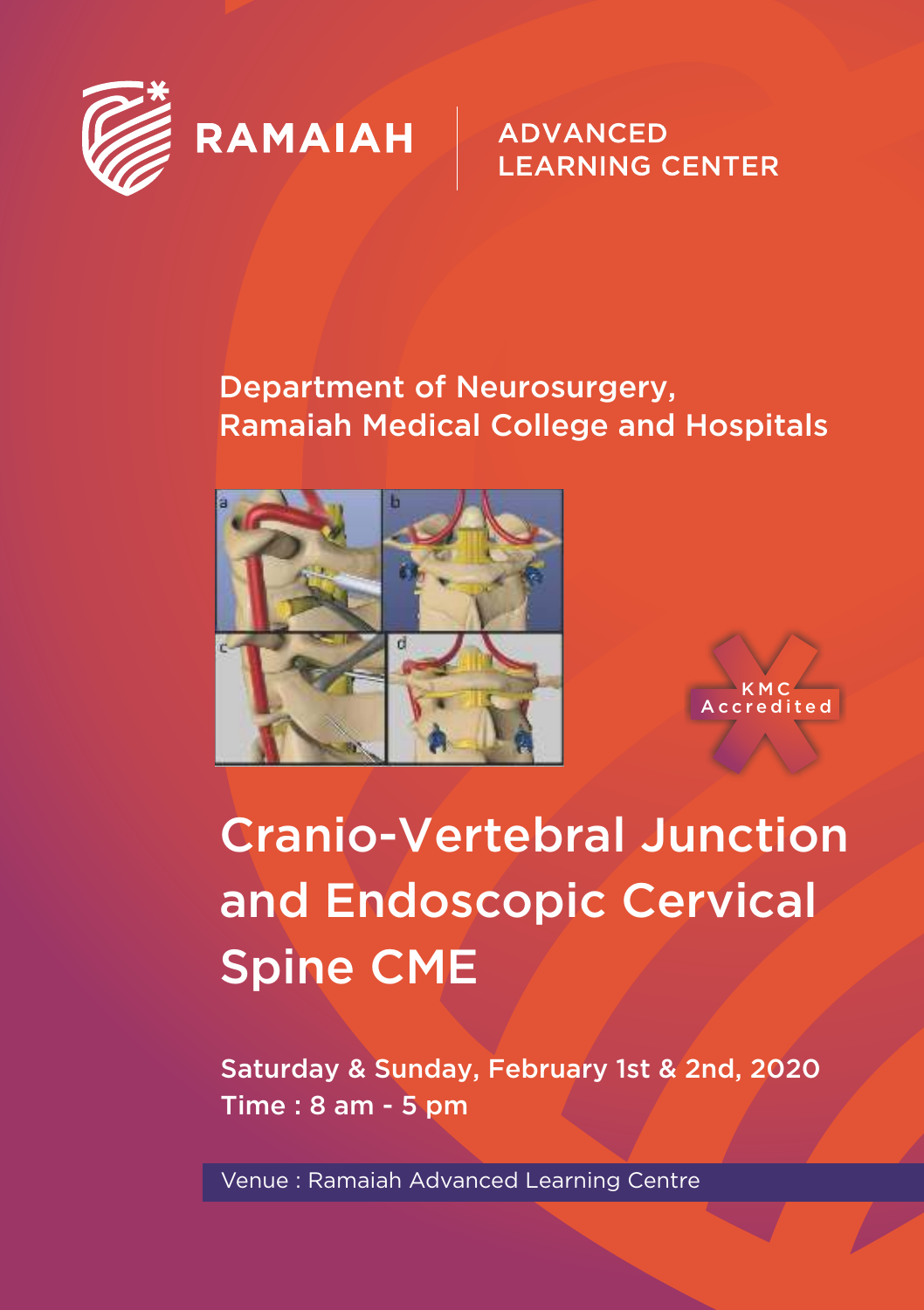## Course Introduction

" More practical less Didactic" should be the theme of most cadaver dissection courses and that is basically what will be followed in this course

Cranio- Vertebral Junction and Cervical Sub-Axial spine surgeries have very low threshold for errors due to complex anatomy and proximity of Vertebral artery to screw trajectory. Surgeries in this area is considered complex and risky even to the most experienced surgeons. Hence adequate practise on cadavers prior to performing live surgery is very important and this course gives each delegate adequate opportunity to do the same.

This will be a two day course with case discussion and live surgery on C1-2 fixation and Endoscopic Cervical Lamino-Foraminotomy and CME , so delegates will learn from the experts the right techniques and can practice the same on cadavers.

M.S Ramaiah Medical college and Hospital is well know for conducting courses in their well equipped Advanced Learning Centre, hope this course benefits each of the delegates.

> With Regards Dr Rakshith Srinivasa (Course Director)

# Learning Objectives

- Relevant Surgical Anatomy of CVJ and Sub Axial Spine
- Vertebral Artery Course in relation to exposure and screw trajectory.
- C1-C2 fixation techniques and manuvers
- C1-C2 spacer introduction techniques
- Endoscopic Cervical Lamino-foraminotmy and discectomy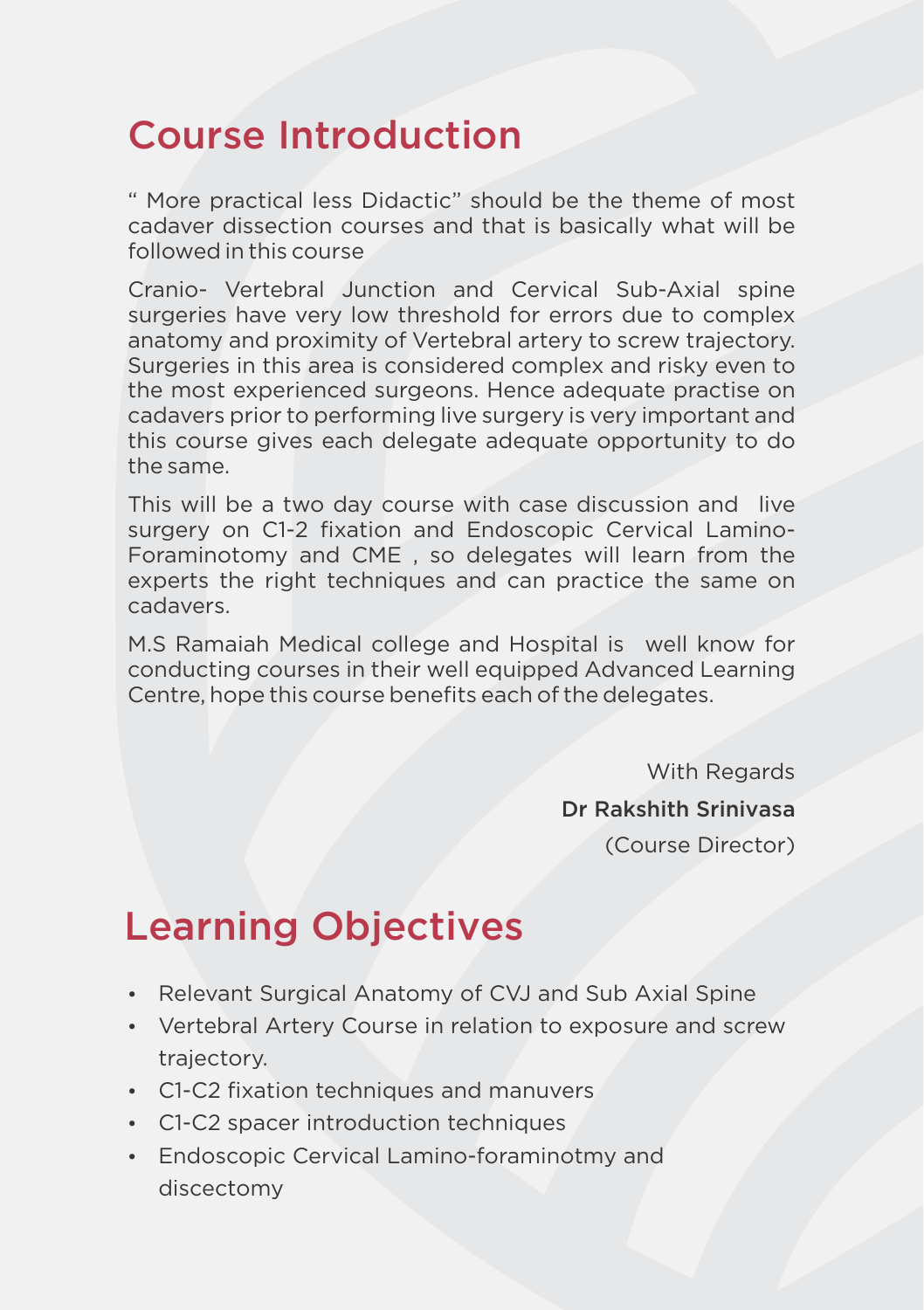Organising Chairman Dr A S Hegde

Organising Director Dr Rakshith Srinivasa Organising Committee Dr Sunil V Furtado Dr Shabari Girishan Dr Parichay Perikel

#### National Faculty

Dr Pravin Salunke, Associate Professor Neurosurgery PGI Chandigarh Dr Sukumar Sura, Senior Consultant Neurosurgery Yashodha Hospital Hyderabad Dr Balamurali, Senior consultant Neurosurgery, Kauvery Hospital Chennai

#### Program

#### February 1st - Saturday

| 8 am               | <b>Registration and Breakfast</b>                 |
|--------------------|---------------------------------------------------|
| 8.30am             | ALC introduction - Dr Shakuntala                  |
| 8.45am             | Introduction Of Faculty and Course Preview        |
|                    | - Dr Rakshith                                     |
| 9.00am             | Anatomy of Cervical Spine - Dr Pranoy             |
| 9.15am             | Cervical Lamino foraminotomy Endoscopic           |
|                    | - Dr Sukumar Sura                                 |
| 9.30am             | Minimal Invasive Cervical Lamino- Foraminotomy    |
|                    | - Dr Balamurali                                   |
| 9.45am             | Subaxial Cervical Pedicle Screws - Dr Bala murali |
| $10am-12pm$        | Endoscopic Lamino-foraminotomy Live operative     |
|                    | session - Dr Sukumar Sura                         |
| 12.15-1.30pm       | Cadaveric Demonstration - Dr Sukumar Sura and     |
|                    | Dr Balamurali                                     |
| 1.30 <sub>pm</sub> | Lunch                                             |
| $2 - 5$ pm         | Cadaveric dissection by delegates                 |
| 7pm                | <b>Banquet</b>                                    |